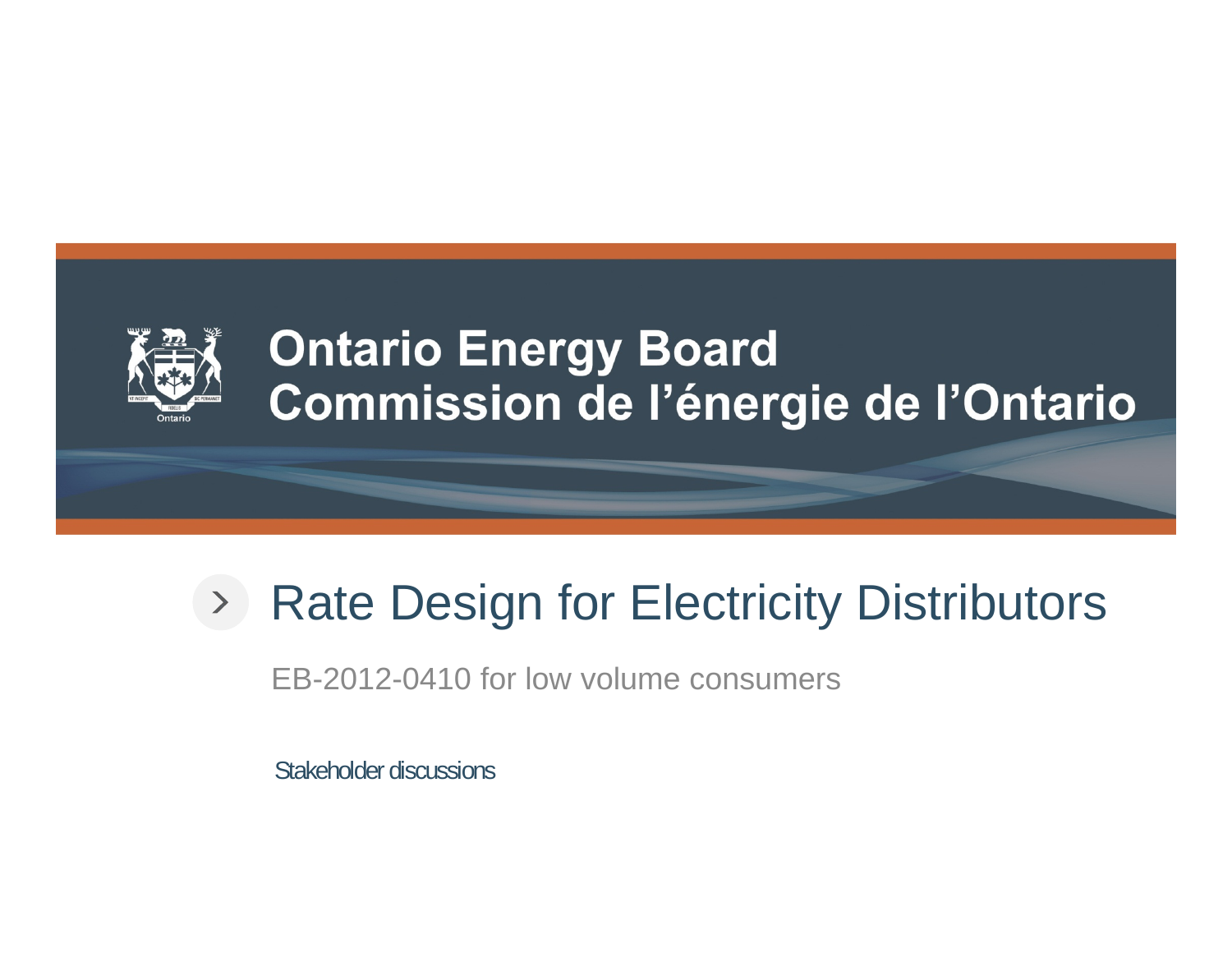# **Overview**

- Review new approach to rate design a fixed charge for recovery of distribution costs
- Reasons for a new approach
- $\bullet$ Proposals for implementing a fixed charge
- Questions for discussion

**CONFIDENTIAL**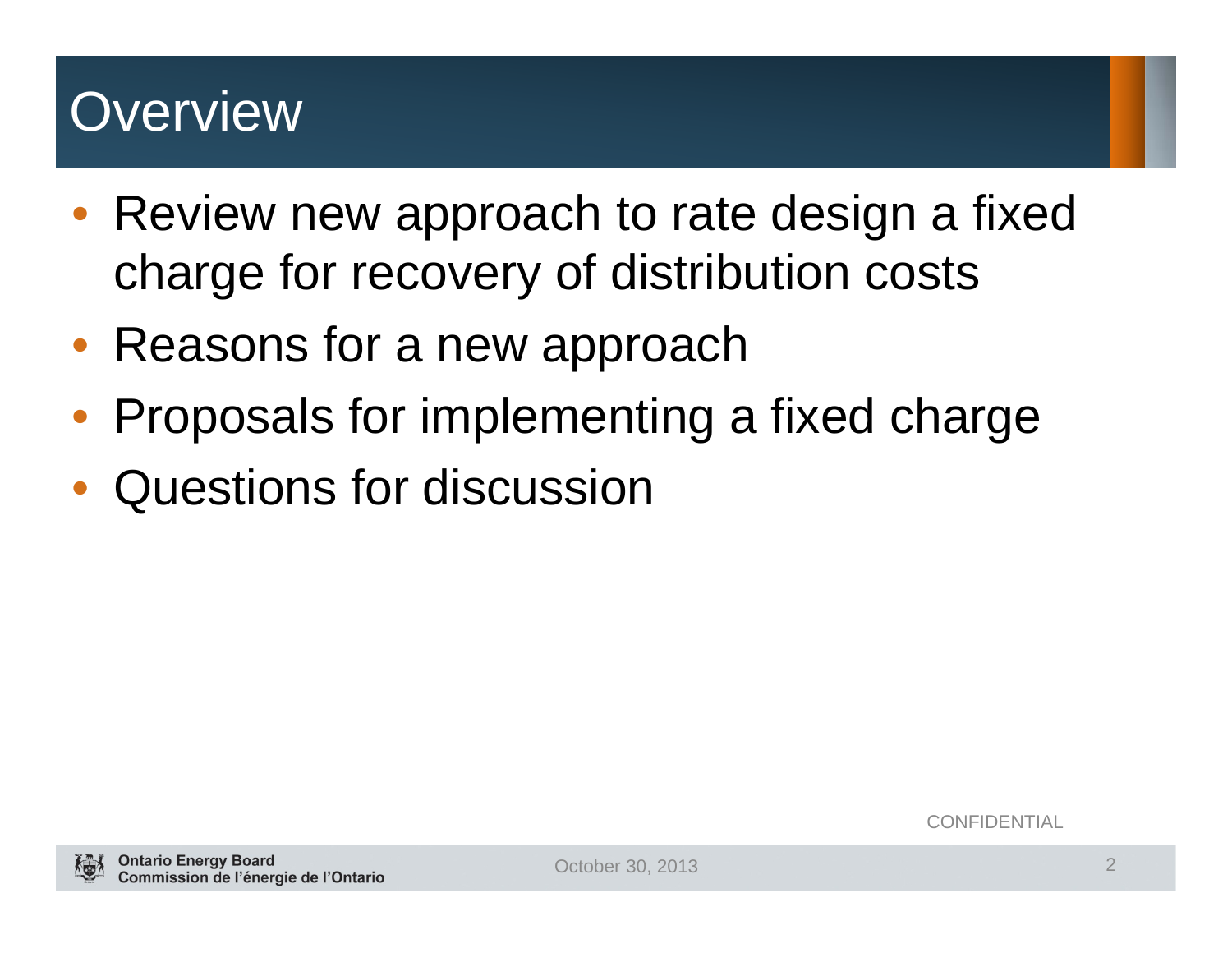## **Timing for Policy Change**

- $\bullet$  RRFE:
	- $\bullet$ Customer focus on value of distribution service
	- $\bullet$ Support for 5 year capital plans
- LTEP:
	- •Conservation delivery by distributors
	- $\bullet$  Facilitate increase in micro generation through net metering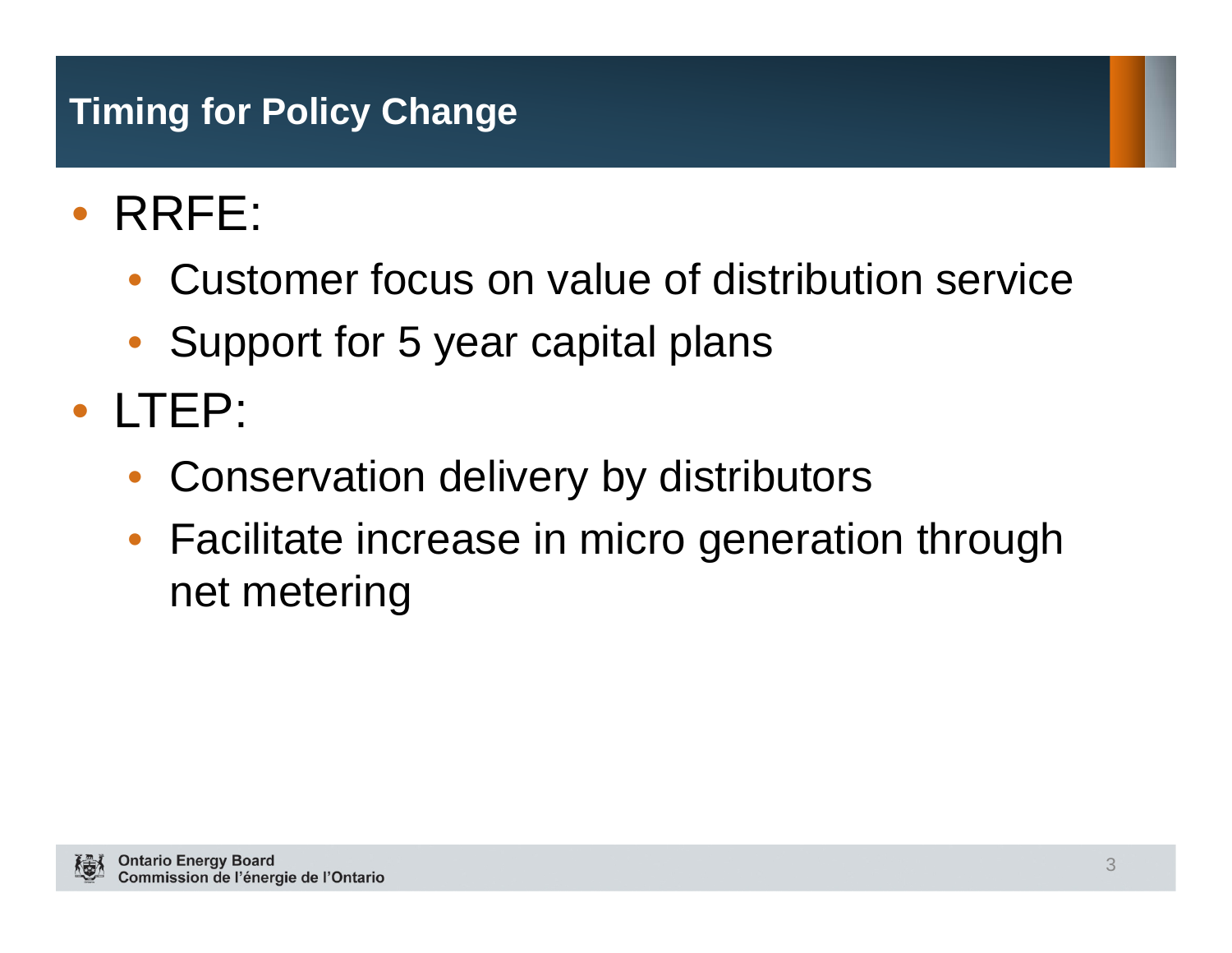#### **Renewed Regulatory Framework for Electricity**

- Focus on the consumer and value of the service
- Provide sustainable regulatory framework that supports achievement of outcomes
- Optimization of system use better planning
- $\bullet$  New regulatory framework supports a new look at rates
- Rate design principles
	- Cost causality
	- Fairness
	- Efficiency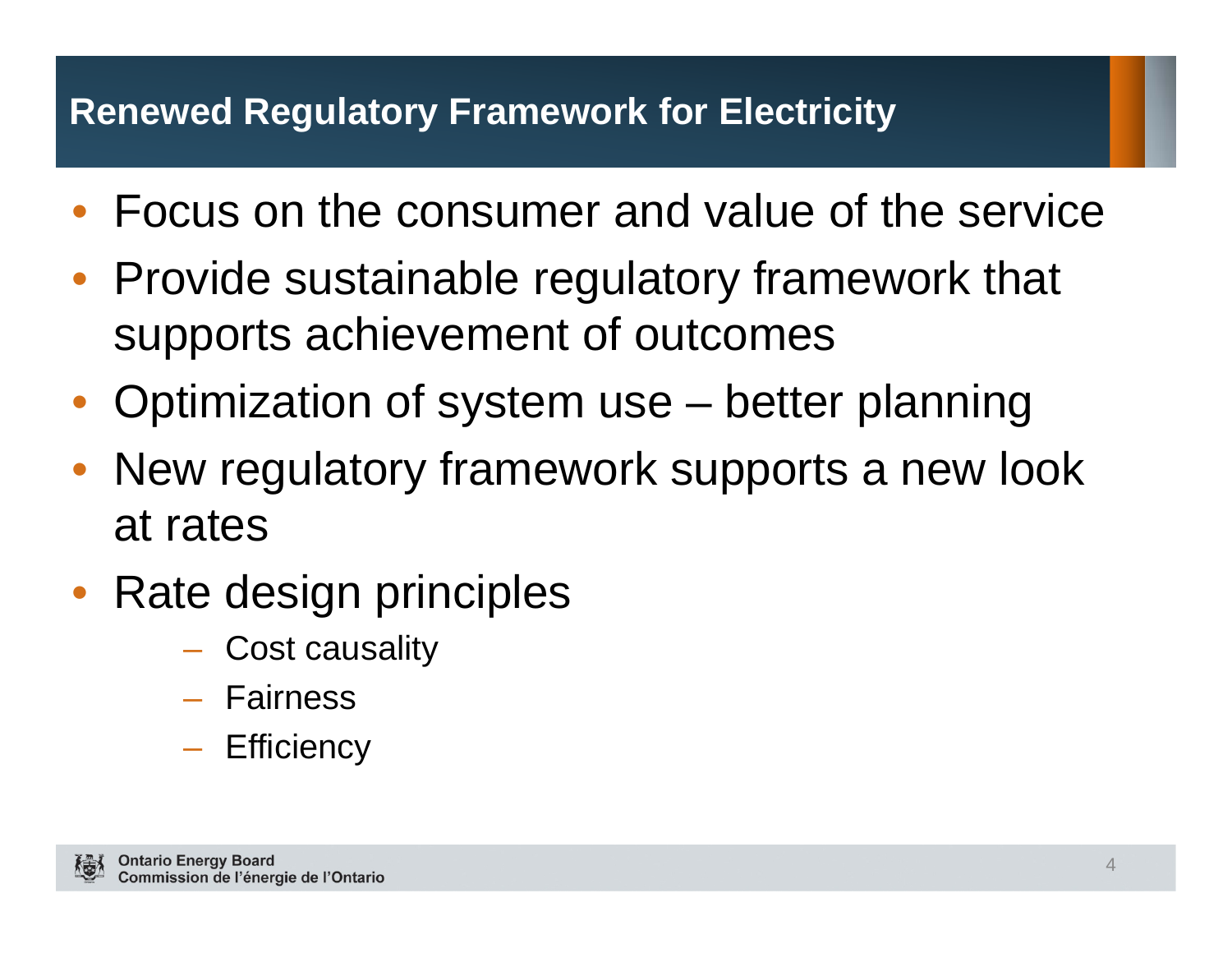## **Delivery Infrastructure**

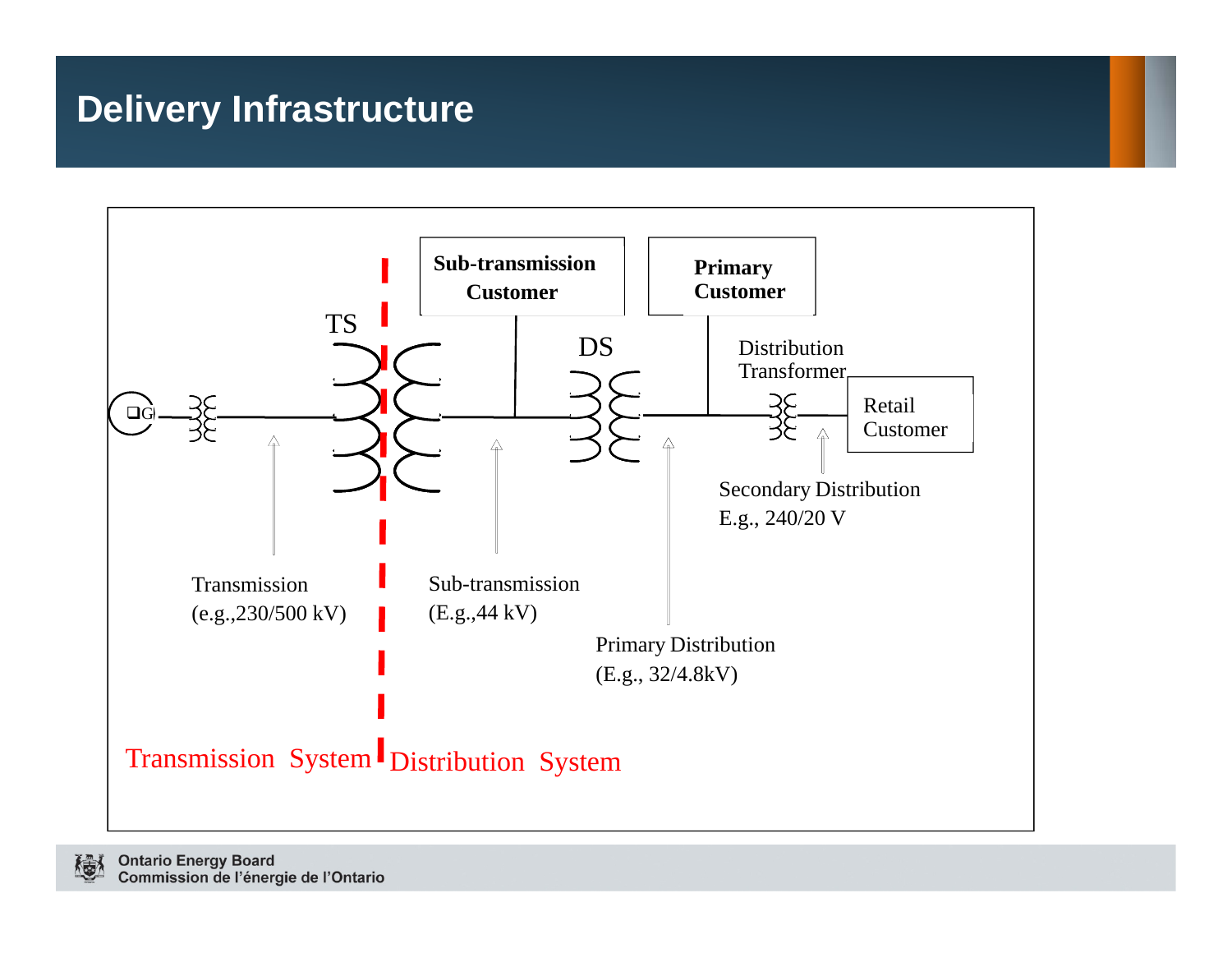## **Distribution Cost Drivers**

- $\bullet$  Customer numbers
	- $\bullet$  Individual cost of assets close to customers: meters; connection; secondary system.
	- Operation costs: billing; metering; customer care.
- Capacity
	- Cumulative effect on assets closer to transmission: distribution substations; subtransmission and primary systems.

# • Throughput

 $\bullet$ Wear and tear on assets.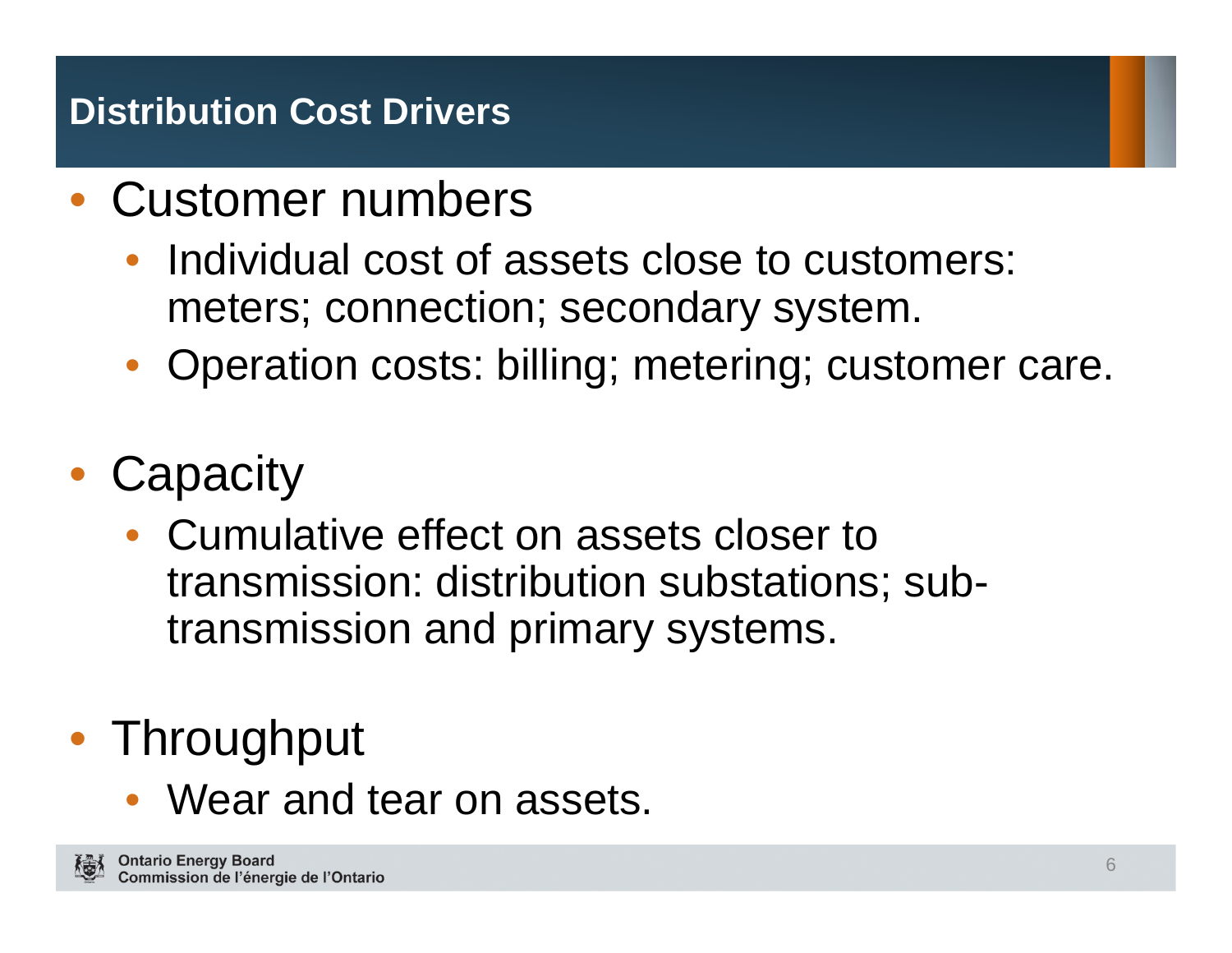#### Average Number of Residential Customers - Ontario

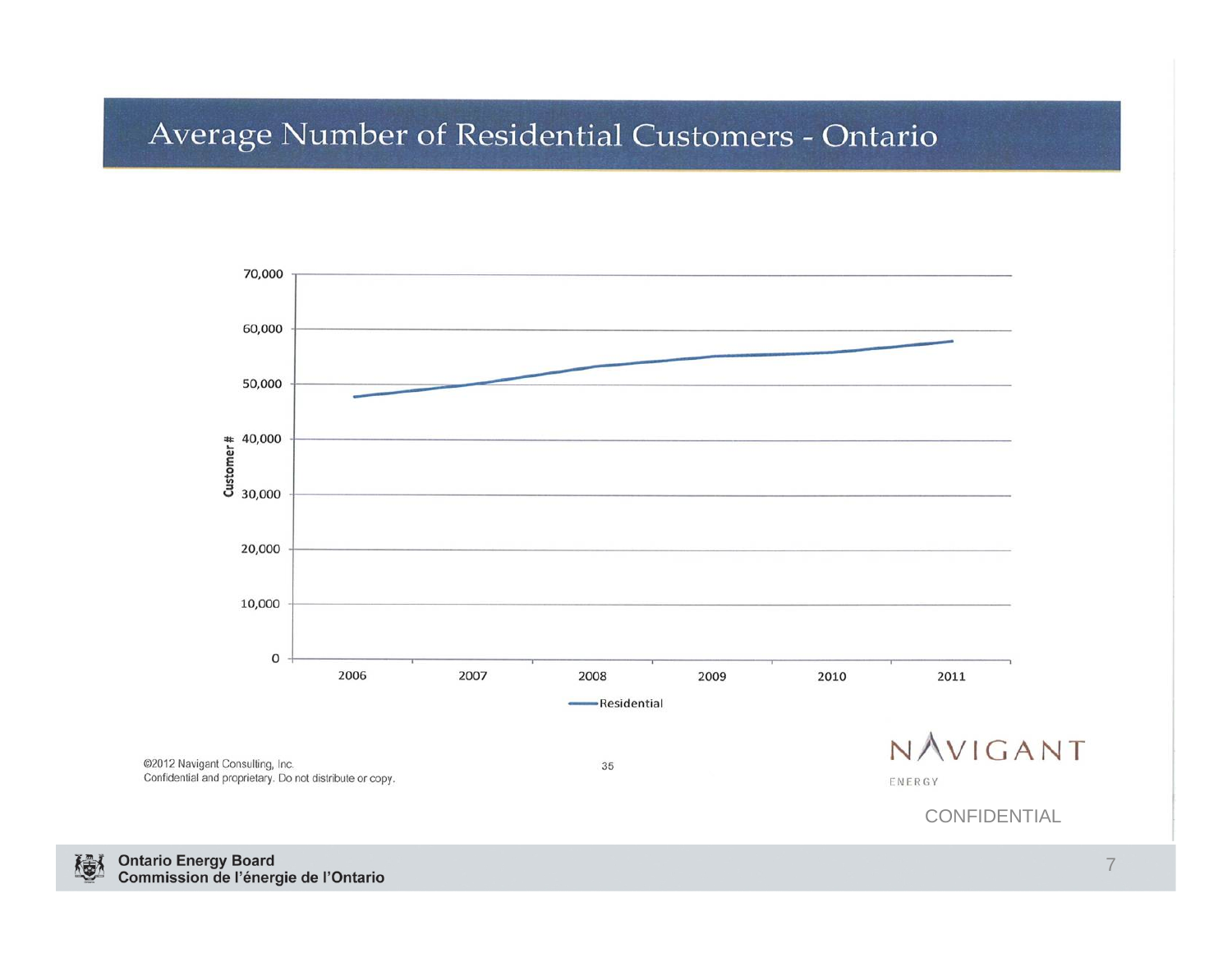#### Residential Usage - Weather-Normalized versus Actual - All Ontario



**CONFIDENTIAL** 

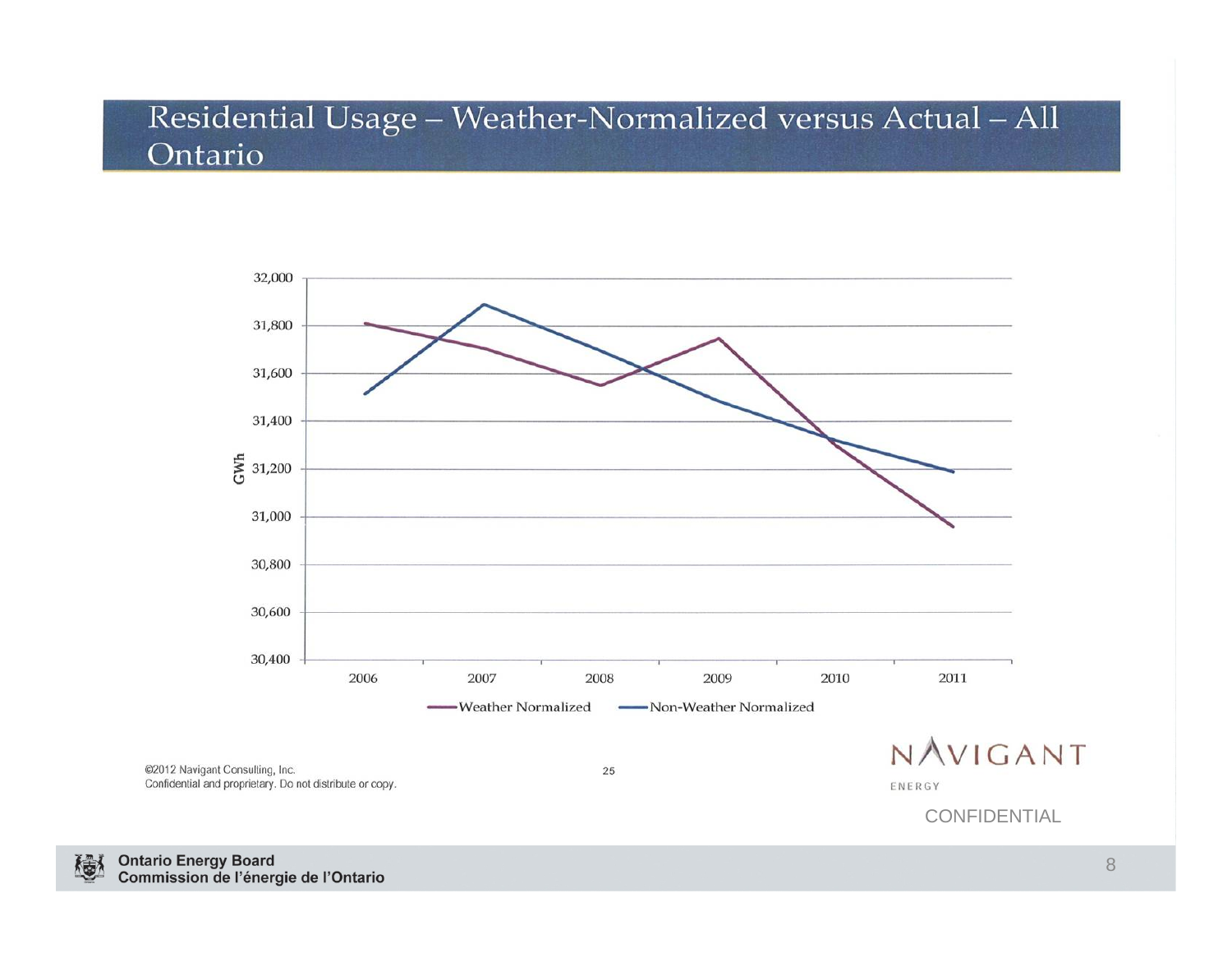#### GS<50KW - Weather-Normalized versus Actual - All Ontario



**CONFIDENTIAL**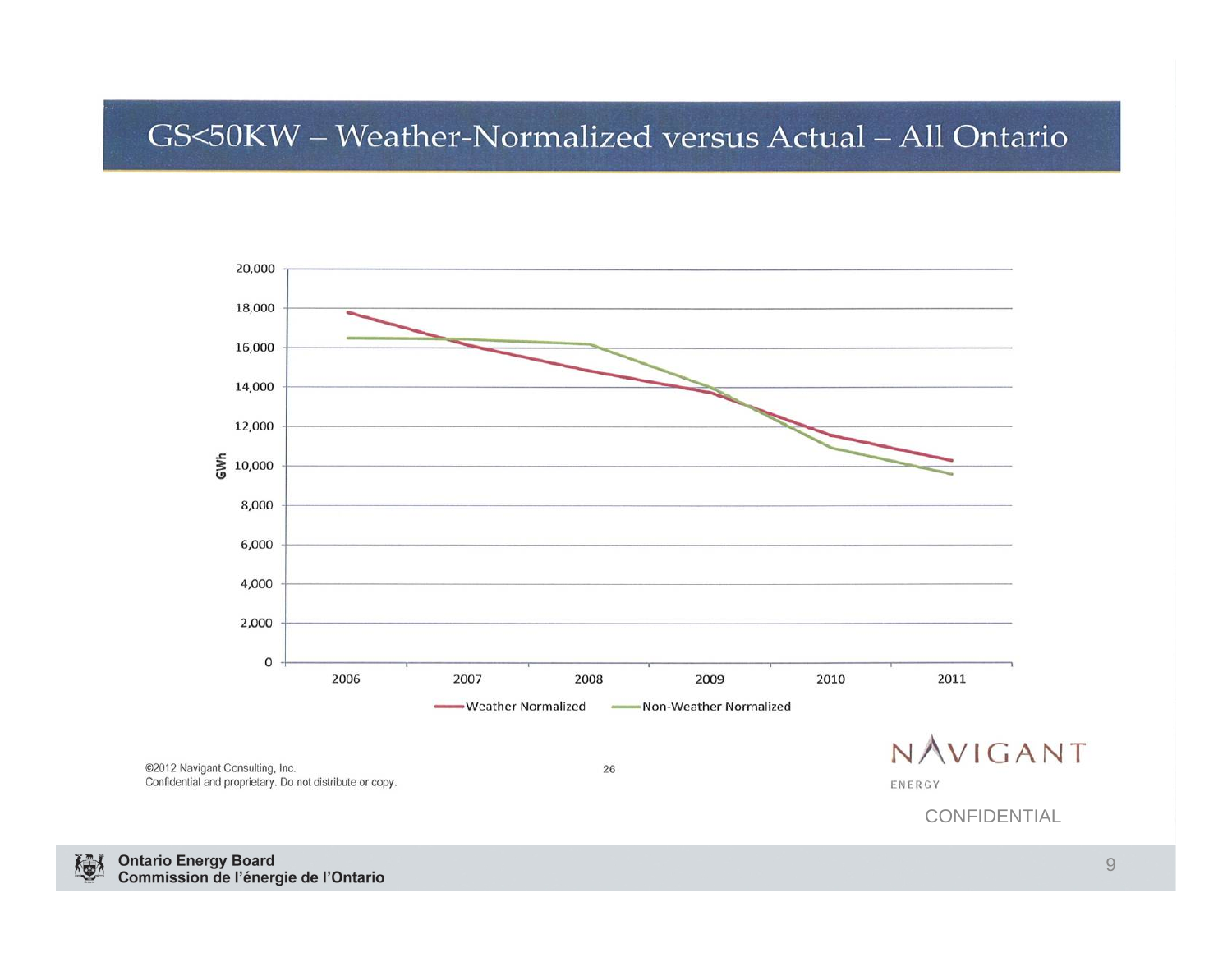# A new rate design

- $\bullet$  Based on objectives for the sector a new approach
- Distribution revenue recovery model change to fixed monthly charge
- Implement for low volume customers initially
- Supports policy objectives of RRFE and provides customer focused solution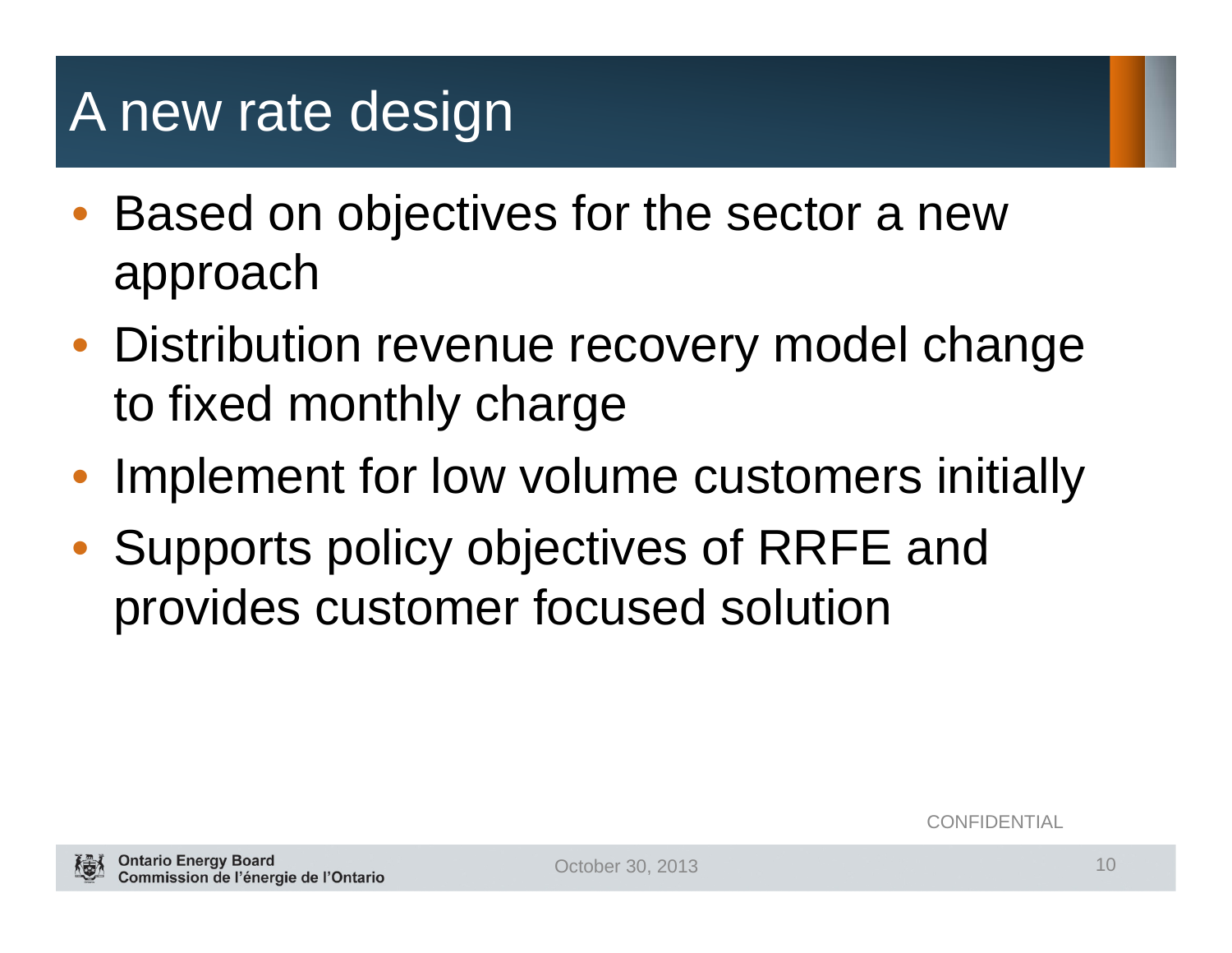## **Customer Focused Rate Design**

- Managing the bill focus customer on commodity costs, conservation
- Revenue neutral
- $\bullet$ More stability and predictability
- Customer understanding of value
	- • Delivery pays for local distribution (poles and wires)
	- System built to meet connection of customers and peak requirements
	- $\bullet$ Avoiding investments in capacity increases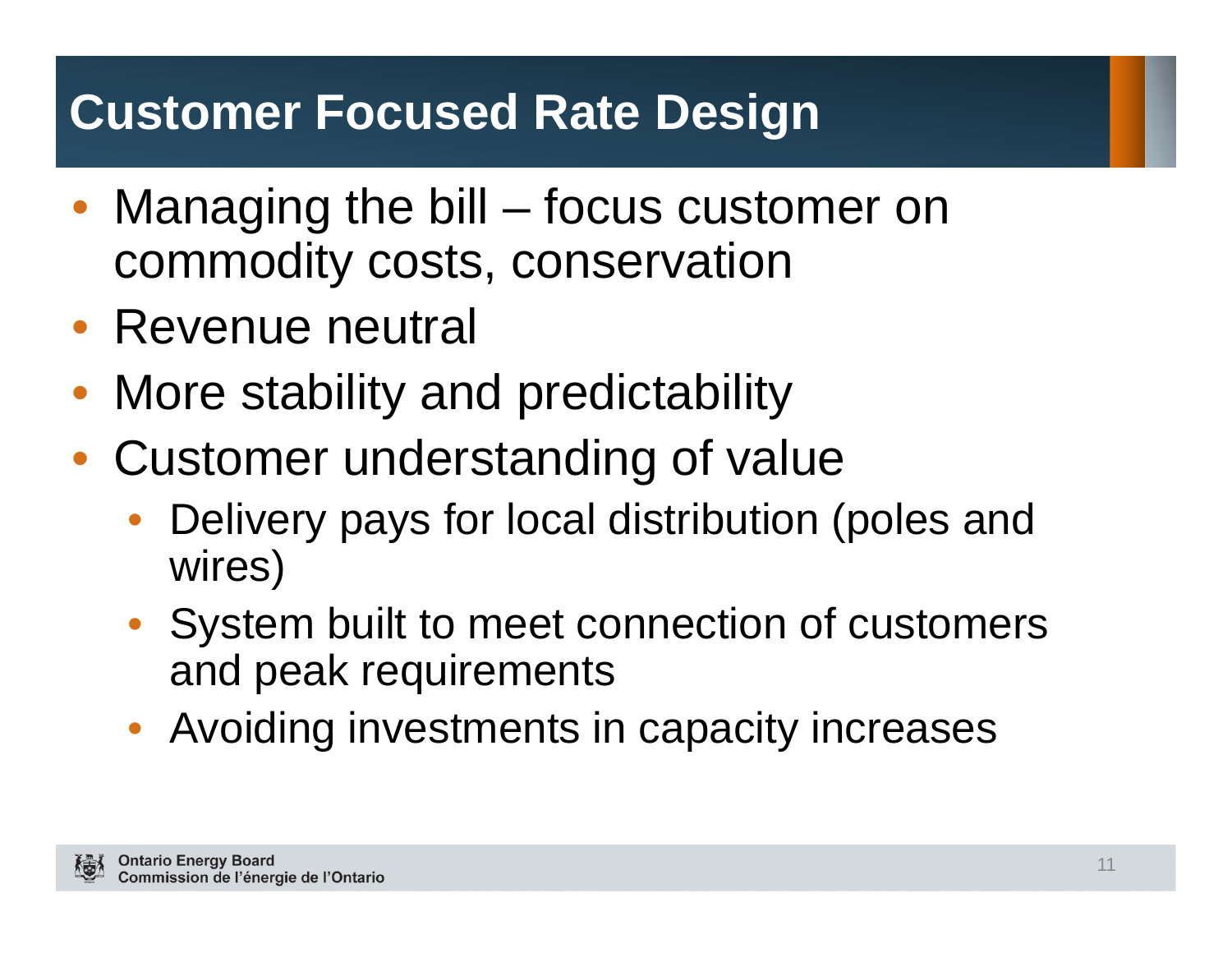## **Objectives for Rate Design Implementation**

## • Customer focus

- Value of distribution system as infrastructure
- Peak demand
- Long-term asset planning
	- Support for 5 year plans
	- Cost drivers are customer numbers and peak demand
- Public Policy
	- Conservation
	- Supporting distributed generation through net metering

# • Barriers

**Hart Communication** Current rate design linked to consumption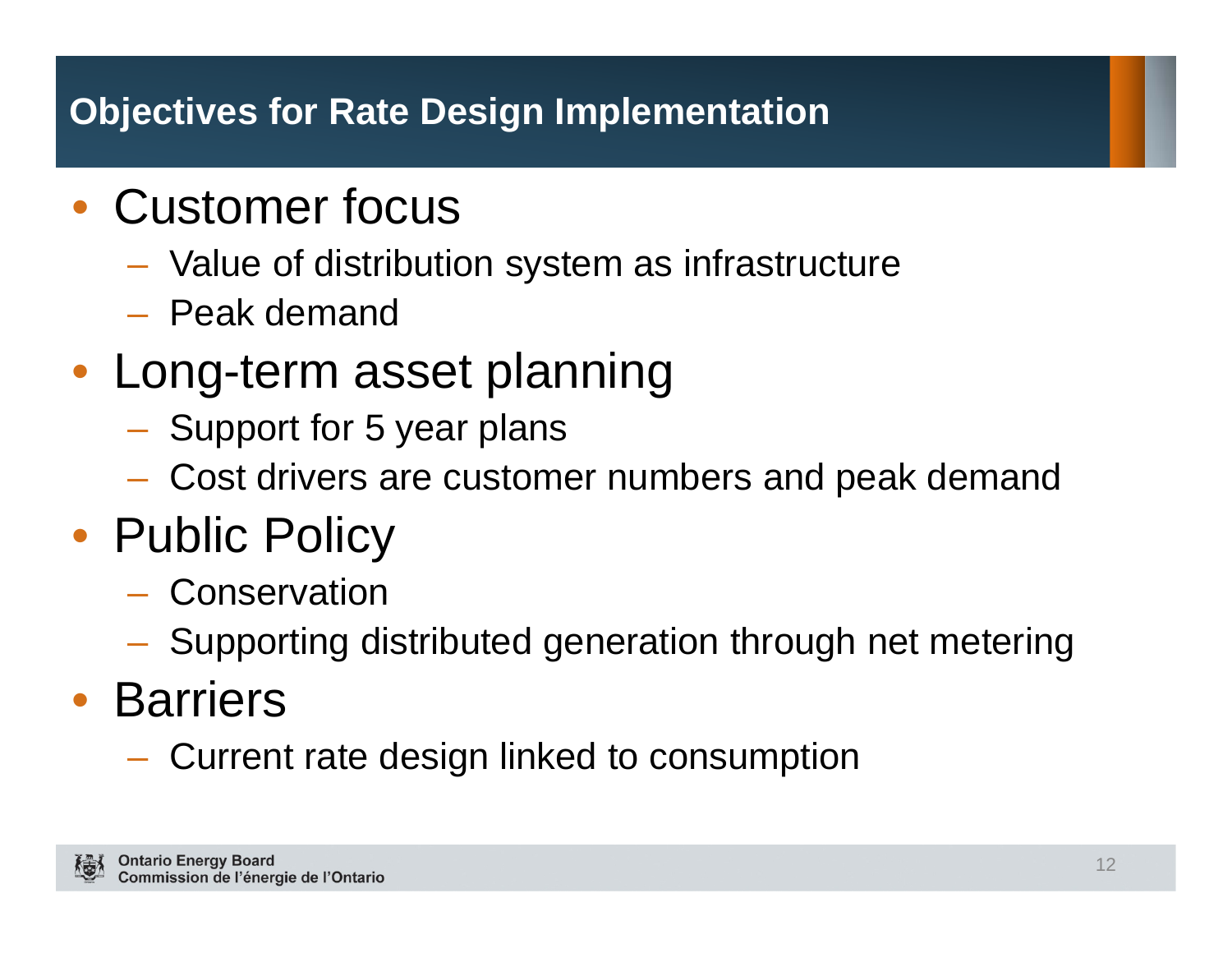## **Implementing the New Rate Design Approach**

- The Board has set out three proposals for implementing a fixed monthly charge for distribution service
	- 1. A single monthly charge for the rate class
	- 2. Fixed monthly charge based on the size of the electrical connection
	- 3. Fixed monthly charge based on use during peak hours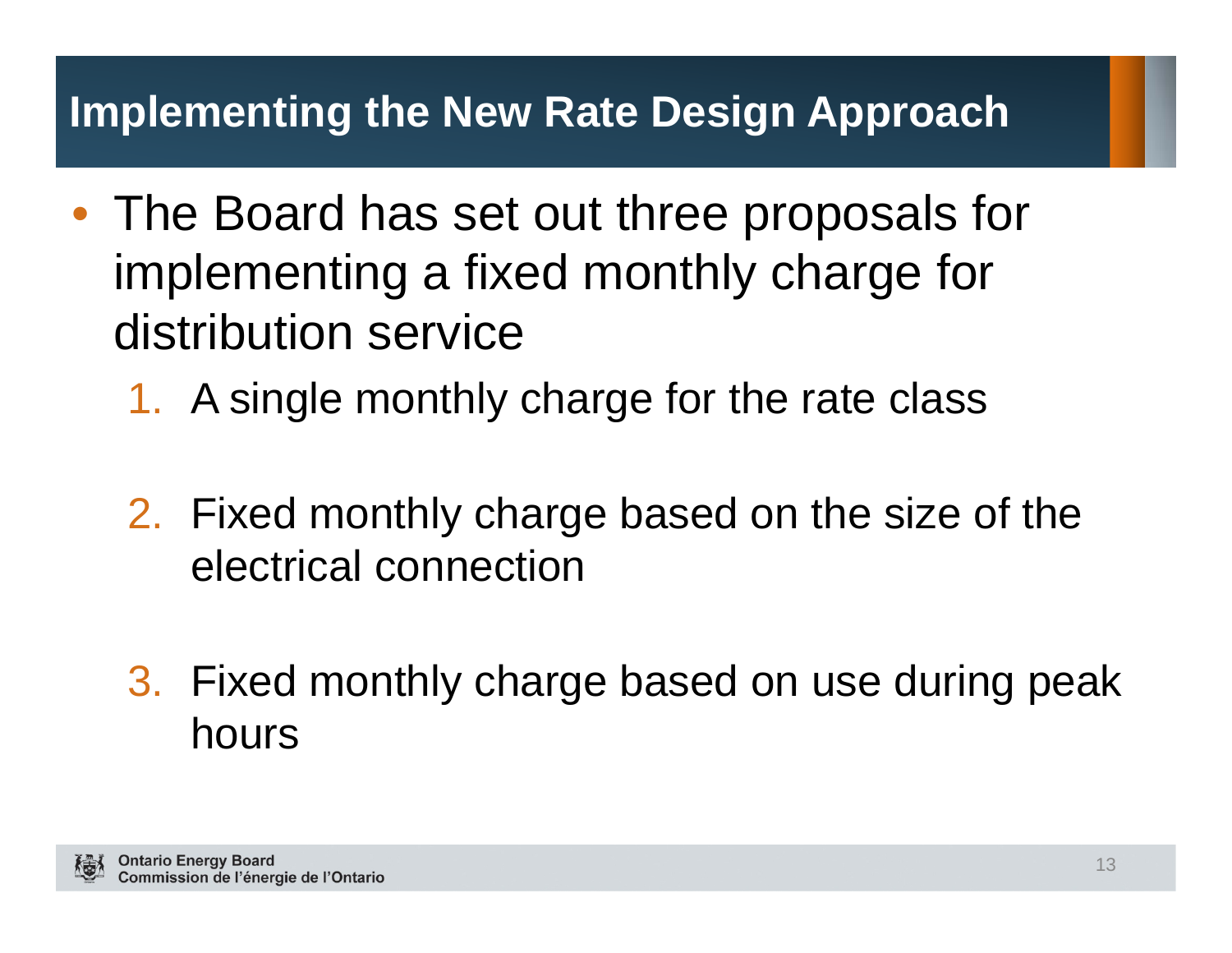## **Single monthly charge**

- $\bullet$  Charge determined based on class revenue divided by number of customers
- Simplicity and stability for consumers
	- •Single charge for rate class, easy to understand
- Support for planning
	- • Connections, customer costs are most significant cost driver
- $\bullet$  Simplicity for implementation
	- $\bullet$  Reduced risk for distributor with only customer numbers affecting revenues
	- $\bullet$ Adjusted by IR mechanism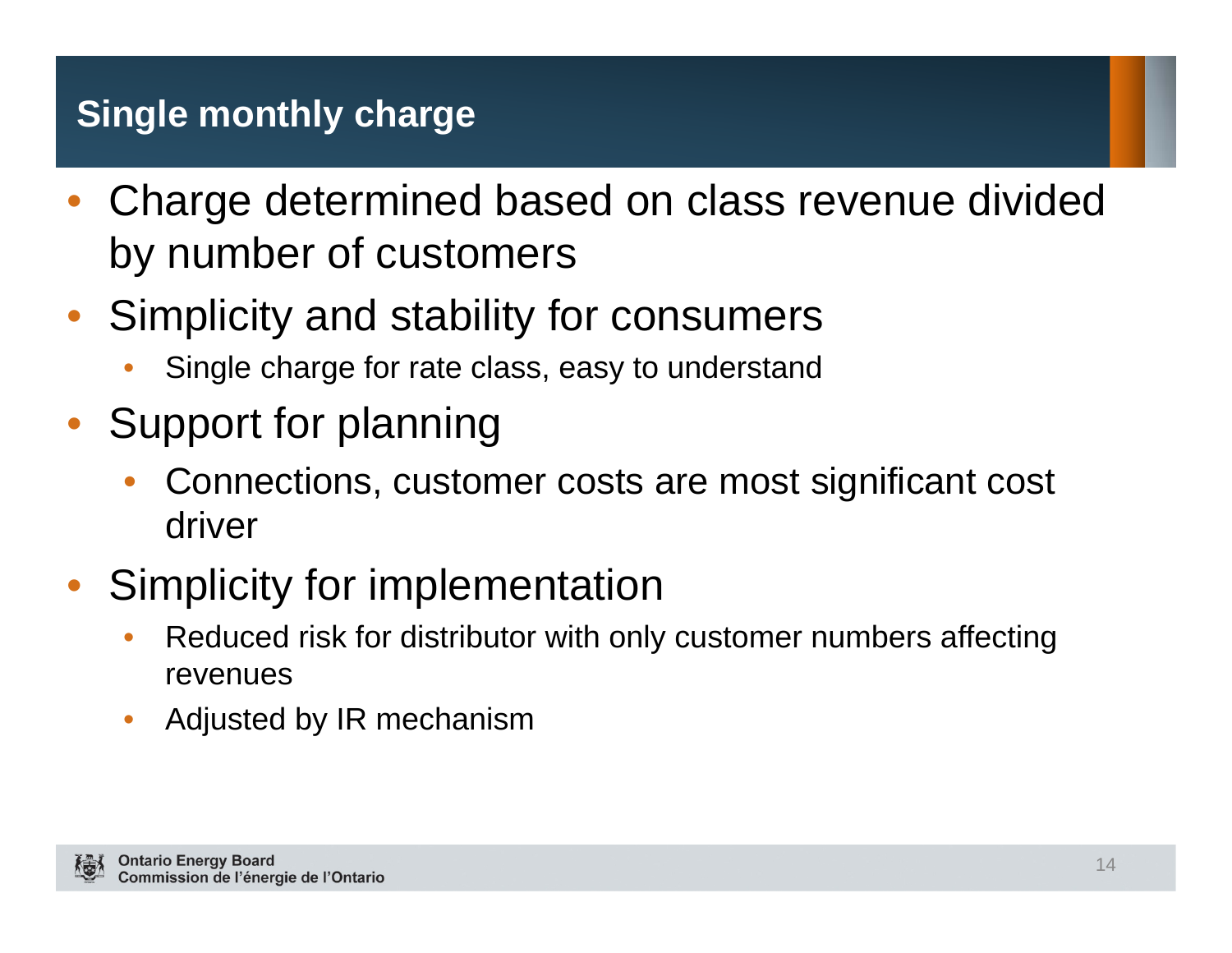## **Fixed charge based on connection**

- •Fixed charge is based on the maximum connection current
- • Customer understanding and stability
	- •Provides direct relationship to expectation of service
	- $\bullet$ Opportunity for customers to take action in terms of use of the system
	- •Larger users will pay a larger share (fairness)
	- •Customer can choose to join a lower group
- • Supports conservation
	- •Provides an incentive for customer to contain use
- • Aligns with the cost drivers for distributors
	- • Long term cost containment as peak capacity is cost driver (asset optimization)
	- •Can encourage rational growth of system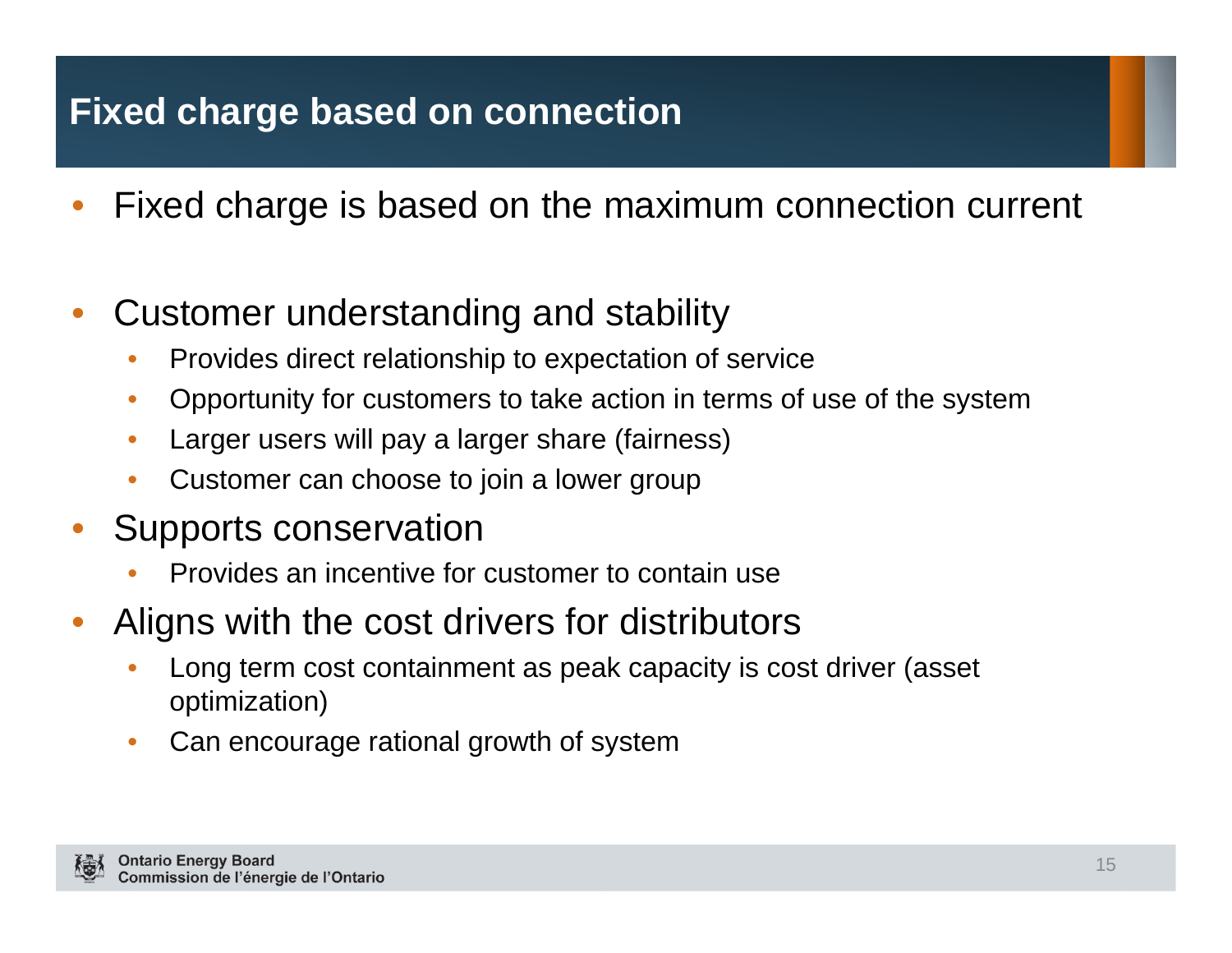### **Fixed charge based on use during peak**

- •Use of peak hours, peak usage to determine customer sub-groups
- • Customers understanding of costs and tools to manage bills
	- Customers have stability in charge during rate period
	- –Can be designed to build on understanding of peak usage (TOU)
	- Customer has opportunity to change usage to try to get to lower group
	- Higher users pay more (fairness)
	- Low-income consumers skew to lower groups and thus likely better off
- • Supports conservation and TOU objectives
	- Takes advantage of smart meter functionality
	- Provides an incentive for customer
- • Aligns with the cost drivers for distributors
	- Long term cost containment as peak capacity is cost driver (asset optimization)
	- Optimize use of the system
- •Potential to address boundary issue for General Service at 50kW
- $\bullet$ Support for net metering of distributed generation